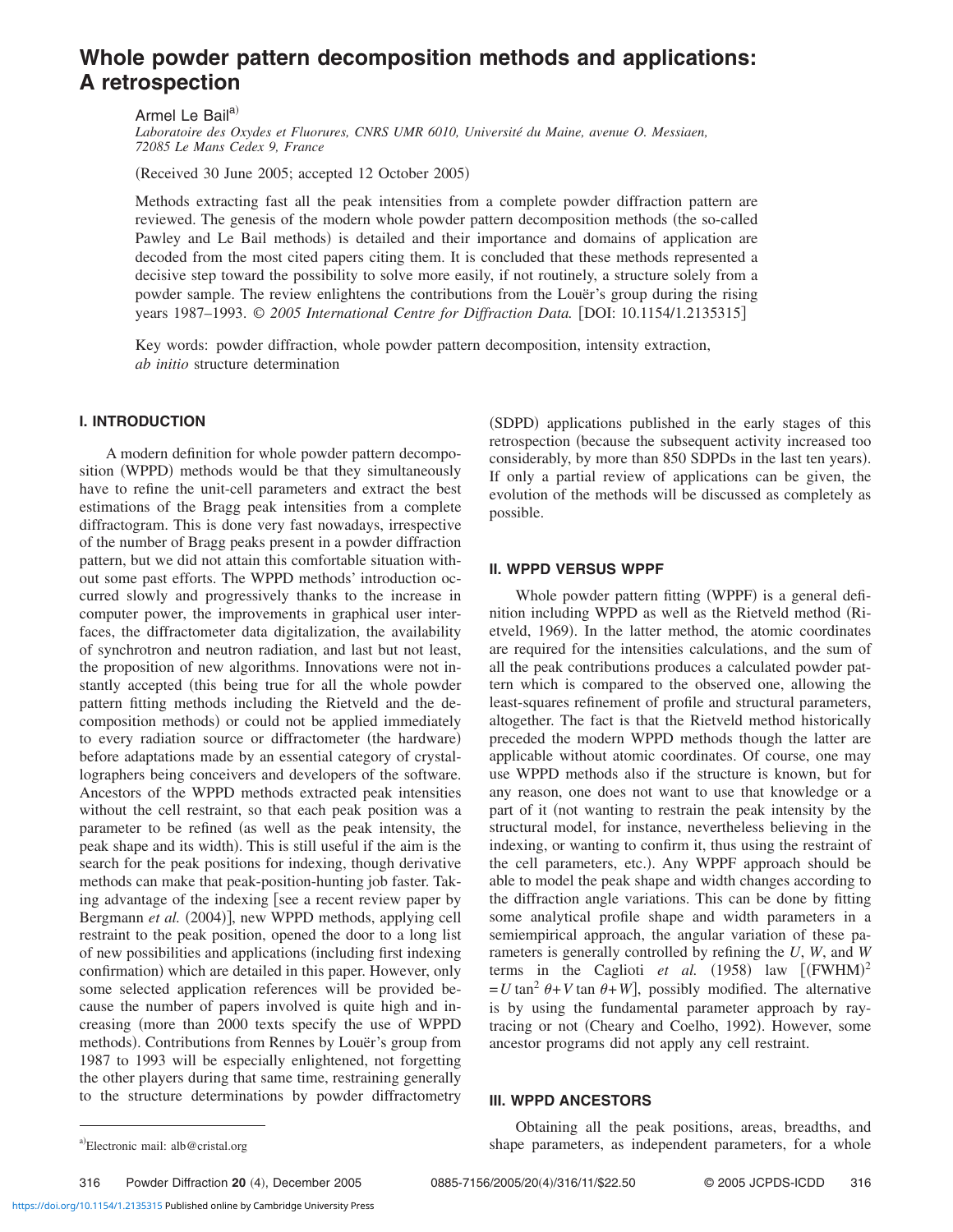powder pattern is obviously limited to simple cases where there is not too much peak overlap. With such an approach both cell and space group unknown, or this information known but not used at all) one has to provide the estimation of a number of peaks to be fitted, so that the fit of a complex group of peaks leads to large uncertainties if the cell is unknown. However, knowing the cell and space group and still using the peak position as a refinable parameter provides at least the correct number of peaks and an estimation of their starting position. Such calculations were made as an alternative to the Rietveld method, during the first stage of the so-called two-stage-method for refinement of crystal structures (Cooper et al., 1981). Some controversy and resistance to the use of the Rietveld method continues even nowadays. In the case of X-ray data, the profile shapes applied in the Rietveld method, Gaussian at the origin for neutron data, evolved a lot (Wiles and Young, 1981), and on the WPPD side, happened to be described in these two-stage approaches by a sum of Lorentzian curves (Will et al., 1983), or double-Gaussian (Will et al., 1987). The computer program PROFIT, deriving from a software for individual profile fitting (Sonneveld and Visser, 1975) and extended to the whole pattern, was applied to the study of crystallite size and strain in zinc oxide (Langford et al., 1986) and for the characterization of line broadening in copper oxide (Langford and Louër, 1991). Studying a whole pattern can also be done in simple cases by using software designated for the characterization of single or small groups of peaks, an example is a ZnO study Langford *et al.*, 1993) by using the computer program FIT (Socabim/Bruker). However, WPPD on complex cases is mostly realized nowadays by using peak positions controlled by the cell parameters, even if the loss of that freedom degree may lead to slightly worse fits, increasing a bit the profile *R* factors. Before 1987, close to 30 SDPDs were done from intensities extracted by using these ancestor WPPD methods without cell restraint [see the SDPD database—Le Bail, (2005a)]. Those SDPDs realized in Louër's group by using mainly the computer program PROFIT were either zirconium, cadmium, or rare-earth nitrates Marinder *et al.*, 1987; Louër and Louër, 1987; Louër *et al.*, 1988; Plevert *et* al., 1989; Bénard et al., 1991). It can be argued that freeing the peak positions allows for taking account of subtle effects in position displacement (in stressed samples for example). But systematic discrepancy of observed peak positions with regard to the theoretical position, as expected from cell parameters, can be modeled as well in modern WPPD methods or even in the Rietveld method.

## **IV. CELL-RESTRAINED WPPD**

Obligation made to the WPPD methods to apply strictly the peak positions calculated from a cell (hypothesis from indexing results) marked a great step in the quest for *ab initio* structure determination by powder diffractometry (SDPD). This is essentially because the quality of the estimated intensities globally increased, and even if the main handicap of powder diffraction (peak overlapping) could not be completely circumvented, it was at least more clearly delimited. Nowadays two generic names are retained for such cell-restrained WPPD methods which can produce a set of extracted intensities suitable for attempting a structure solu-

tion: the Pawley and Le Bail methods. Both were derived from the Rietveld method.

#### **A. The Pawley method**

Removing the crystal structure refinement in a Rietveld software, and adding the possibility to refine an individual intensity for every expected Bragg peak produced a new software (named ALLHKL) allowing one to refine the cell parameters very precisely and to extract a set of structure factor amplitudes (Pawley, 1981). The process was much later called the "Pawley method" by some users. Overcoming the least-squares ill-conditioning due to peak overlap was done by using slack constraints. The author clearly insisted on the usefulness of that procedure for the confirmation of the cell indexing of a powder pattern of an unknown. Nevertheless, no SDPD of an unknown was realized by using the Pawley method for several years (although several successful tests were published corresponding to remakes of previously known structures). The first real SDPD of an unknown realized by using the Pawley method seems to be that of  $I_2O_4$ (Lehmann et al., 1987) of which the powder pattern had been previously indexed, but the structure not determined due to the lack of suitable single crystal. During these pioneering years, the version of ALLHKL available could not extract the intensities for more than 300 peaks, so that, in case of more complex cases, it was necessary to carve the pattern in several parts. Moreover, it was a bit difficult to avoid completely the ill-conditioning due to overlapping. Being successful provided equipartitioned intensities (i.e., equal structure factors for those hkl Bragg peaks with exact overlap). Being unsuccessful could well produce negative intensities which, combined with positive ones for other  $peak(s)$  at the same angle, reproduced the global positive value. Moreover, the first version applying Gaussian peak shapes could not easily produce any SDPD due to the relatively poor resolution of constant wavelength neutron data, so that it needed to be adapted to X-ray data, with the implementation of more complex peak shapes. A series of programs were proposed next, based on the same principles as the original Pawley method (i.e., with cell restraint). The first of them, by Toraya (1986), extended the use to X-ray with non-Gaussian profile shapes, introduced two narrow band matrices instead of a large triangle matrix, saving both computation time and memory space in a program named WPPF. Some programs were used to produce intensities in order to apply the socalled two-stage method (Cooper et al., 1981) for structure refinement, instead of applying the Rietveld method, such as PROFIT (Scott, 1987) and PROFIN (Will, 1988, 1989) (no slack constraints, but equal division of the intensity between expected peaks when the overlap is too close). There was an intense continuing activity on Pawley-type software with other programs named FULFIT (Jansen et al., 1988), LSQPROF (Jansen et al., 1992), and POLISH (Byrom and Lucas, 1993). Improving the estimation of intensities of overlapping reflections in LSQPROF by applying relations between structure factor amplitudes derived from direct methods and the Patterson function was considered in a satellite software DOREES (Jansen et al., 1992). That question about how to determine the intensities of completely (or largely) overlapping reflections (systematic overlap due to symmetry or fortuitous overlap) in powder diffraction patterns cannot have a definite simple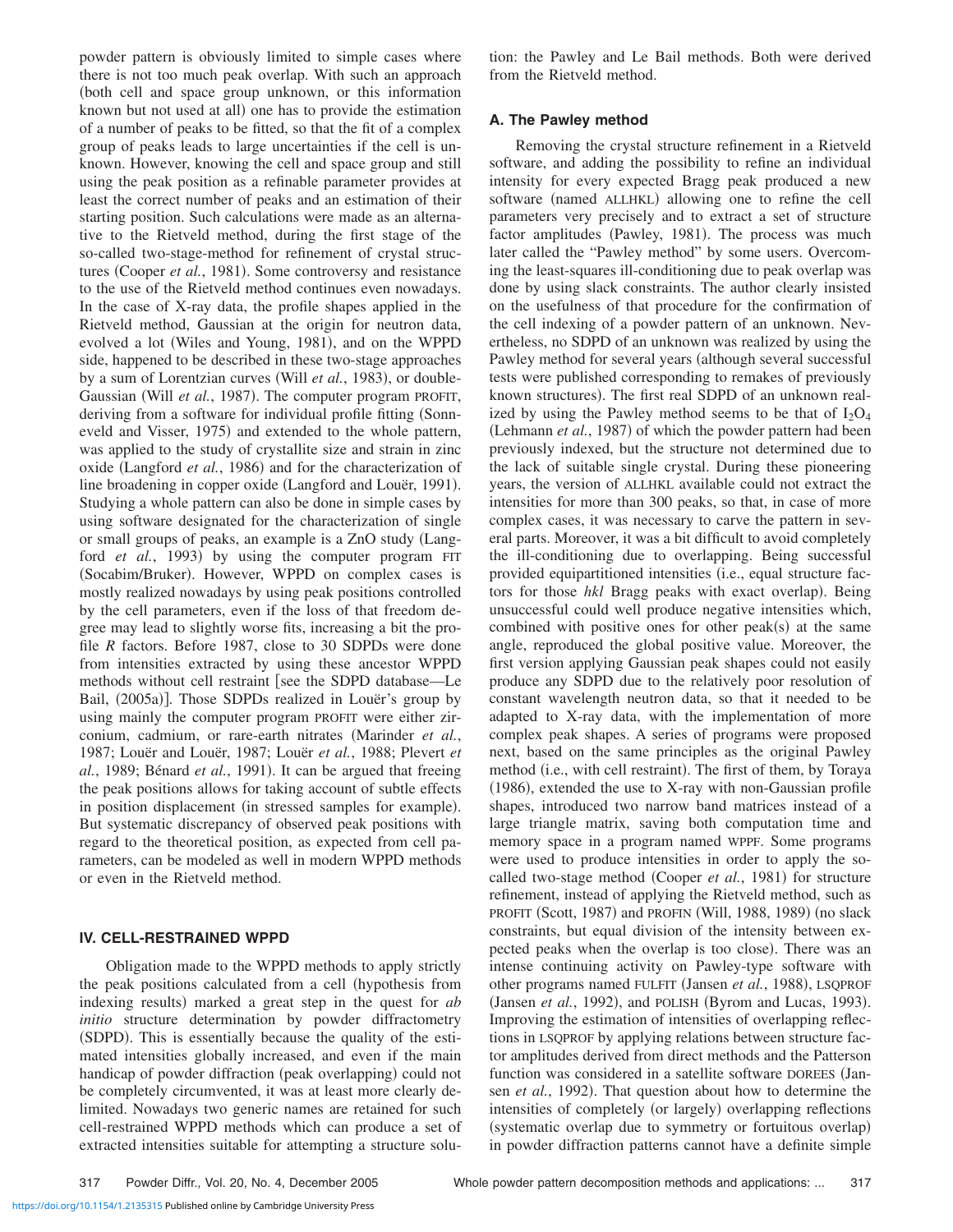answer but continues to be discussed a lot since it is essential for improving our ability to solve structures. An early view with a probabilistic approach was given by David (1987), introducing later Bayesian statistics (Sivia and David, 1994) inside of the Pawley method. Early finding of preferred orientation on the basis of analysis of *E*-value distribution was another way (Peschar et al., 1995) to improve the structure factor amplitude estimate.

#### **B. The Le Bail method**

In order to be able to estimate *R* factors related to integrated intensities, Rietveld (1969) stated [see also the book edited by Young (1993)]: "a fair approximation to the observed integrated intensity can be made by separating the peaks according to the calculated values of the integrated intensities, i.e."

$$
I_K(\text{obs}) = \sum_j \{ w_{j,K} \cdot S_K^2(\text{calc}) \cdot y_j(\text{obs})/y_j(\text{calc}) \},\qquad(1)
$$

where  $w_{j,K}$  is a measure of the contribution of the Bragg peak at position  $2\theta_K$  to the diffraction profile  $y_i$  at position  $2\theta_i$ . The sum is over all  $y_j$ (obs) which can theoretically contribute to the integrated intensity  $I_K(\text{obs})$ . So that there is a bias introduced here by the apportioning according to the calculated intensities, this is why the observed intensities are in fact said to be "observed," under quotes, in the Rietveld method. These "observed" intensities are used in the  $R_B$  and  $R_F$  calculations (reliabilities on intensities and structure factor amplitudes). They are also required for Fourier map estimations, which, as a consequence, are less efficient than from single crystal data. A process using iteratively the Rietveld decomposition formula for WPPD purposes was first applied in 1988 (Le Bail et al.) and called much later the "Le Bail method" or "Le Bail fit," or "pattern matching" as well as "profile matching" in the FULLPROF Rietveld program (Rodriguez-Carvajal, 1990). In the original computer program (named ARITB) first applying that method, arbitrarily all equal  $S_K^2$  (calc) values are first injected in the above equation, instead of using structure factors calculated from the atomic coordinates, resulting in  $\mathcal{I}_k$ (obs)" which are then re-injected as new  $S_K^2$ (calc) values at the next iteration, while the usual profile and cell parameters (but not the scale) are refined by leastsquares (ARITB used profile shapes represented by Fourier series, either analytical or learned from experimental data, providing an easy way to realize convolution by broadening functions modeling size-strain sample effects, possibly anisotropic). Equipartition of exactly overlapping reflections comes from the strictly equal result from the above noted equation for Bragg peaks at the same angles which would have starting equal calculated intensities. Not starting from a set of all equal  $S_K^2$ (calc) values would produce  $I_K$ (obs) values keeping the same original ratio for the exactly overlapping reflections. It is understandable that such an iterative process requires as good starting cell and profile parameters as the Rietveld method itself. The process is easier to incorporate inside of an existing Rietveld code than the Pawley method, so that most Rietveld codes propose now the structure factor amplitudes extraction as an option generally multiphase, with the possibility to com-

bine a Rietveld refinement together with a Le Bail fit). A list of programs (1990–1995) applying this method (either exclusively or added inside of a Rietveld code) includes MPROF (Jouanneaux et al., 1990), later renamed WINMPROF, FULLPROF (Rodriguez-Carvajal, 1990), EXTRACT (Baerlocher, 1990), EXTRA (Altomare *et al.*, 1995), and EXPO (Altomare et al., 1999a) which is the integration of EXTRA and SIRPOW.92 for solution and refinement of crystal structures. Then followed most well-known Rietveld codes (BGMN, GSAS, MAUD, TOPAS, etc.) or standalone programs (AJUST by Rius et al., 1996). From the Giacovazzo group in Italy, many improvements were incorporated during the following years in the pattern decomposition Le Bail method: by obtaining information about the possible presence of preferred orientation by the statistical analysis of the normalized structure factor moduli (Altomare et al., 1994); by using the positivity of the Patterson function inside of the decomposition process (Altomare et al., 1998), this having been considered previously David, 1987; Eastermann *et al.*, 1992; Eastermann and Gramlich, 1993; Easterman and David, 2002); by the characterization of pseudotranslational symmetry used as prior information in the pattern decomposition process Altomare et al., 1996a); by multiple Le Bail fits with random attribution of intensity to the overlapping reflections, instead of equipartition, followed by application of direct method to large numbers of such data sets (Altomare *et al.*, 2001, 2003, 2004); by the use of a located structure fragment for improving the pattern decomposition process (Altomare *et al.*, 1999b); by the use of probability (triplet-invariant distribution functions) integrated (Carrozzini et al., 1997) with the Le Bail algorithm. The list of structure solutions made from intensities extracted by using the Le Bail method is too long to be given here, but can be found on the Internet Le Bail, 2005b). The pattern corresponding to the first application (Le Bail *et al.*, 1988) to the structure solution of  $LiSbWO<sub>6</sub>$  is shown in Figure 1, the fit being realized with the FULL-PROF (Rodriguez-Carvajal, 1990) and WINPLOTR (Roisnel and Rodriguez-Carvajal, 2001) programs instead of ARITB, originally applied.

#### **C. Comparisons of the Pawley and Le Bail methods**

The Giacovazzo group considered Altomare *et al.*, 1996b) that pattern -decomposition programs based on the Le Bail algorithm are able to exploit the prior information in a more effective way than Pawley-method-based decomposition programs. Other comparisons of both methods can be found by Giacovazzo (1996) and David and Sivia (2002), the latter finding that the Le Bail method could as well lead to negative intensities in ranges of the pattern where the background is overestimated i.e., if the—observed minus background—difference pattern presents negative values, which a user should be careful-enough to avoid). Another approach for solving the overlapping problem was proposed by using maximum-entropy coupled with likelihood evaluation (Dong and Gilmore, 1998). The fact is that both the Pawley and Le Bail methods are able to estimate structure factor amplitudes which can lead to solve structures from powder diffraction data in a quite more efficient way than was previously possible, even if the overlapping handicap precludes forever attainment of the single crystal data quality level. The small number of successful participants to the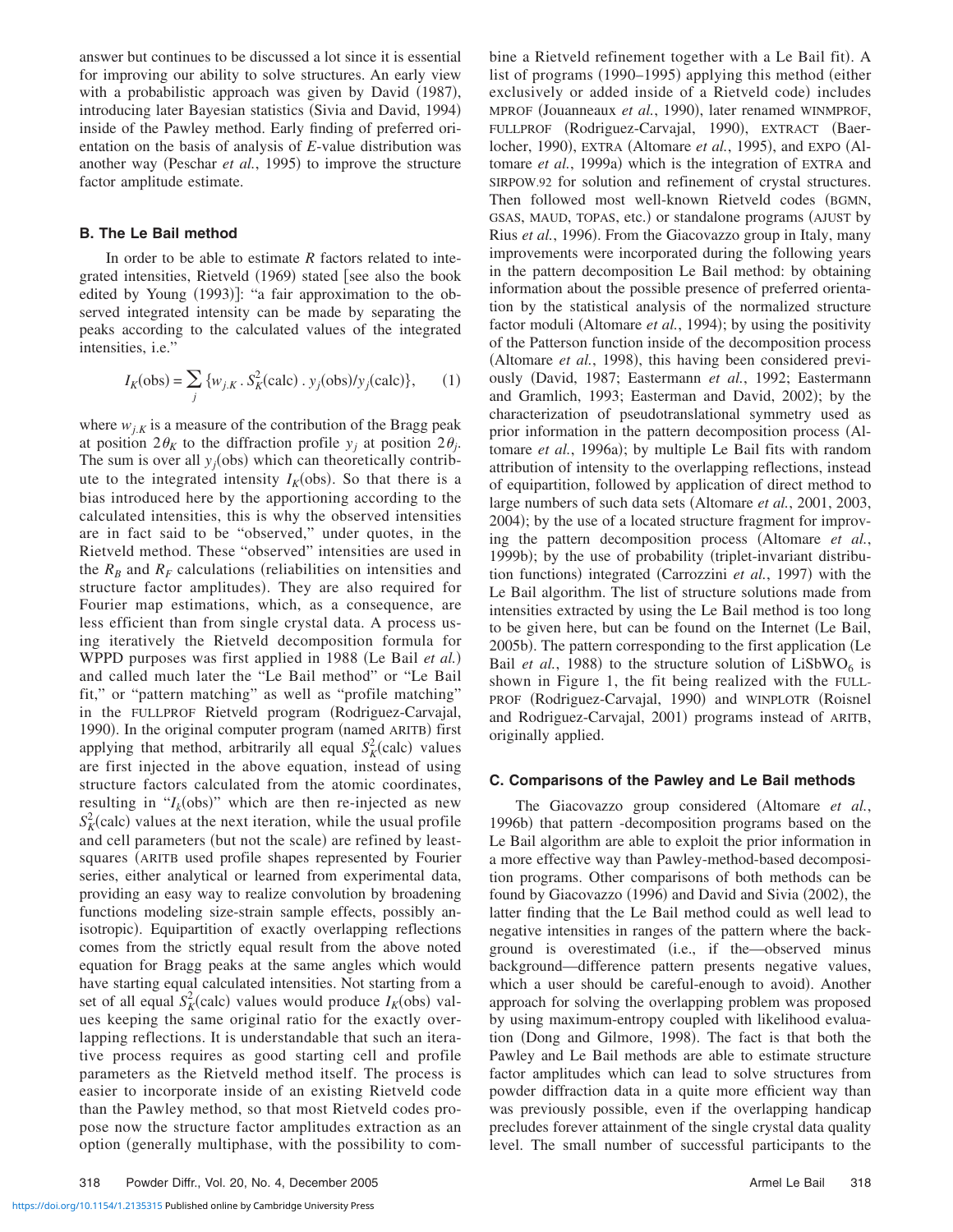

Figure 1. Le Bail fit of the powder pattern of  $LiSbWO<sub>6</sub>$ , the first structure solved (Le Bail et al., 1988) from intensities extracted by iterations of the Rietveld decomposition formula.

SDPD round robins held in 1998 and 2002 Le Bail and Cranswick, 2001, 2003) did not allow one to conclude if there is really one approach better than the other or even to be sure if all the further modifications are really decisive improvements (the conclusion was that SDPD "on demand" was still not an easy task), though WPPD is not the only reef on the SDPD route.

## **V. MOST CITED PAPERS CITING THE WPPD METHODS**

Summarizing, the first modern WPPD method, with cell restraint, was developed for neutron data by Pawley (1981), this is 12 years after the Rietveld (1969) method publication. In 1988 (Le Bail et al.), a new WPPD approach is applied to extract intensities making use of iterations of the Rietveld decomposition formula. So, it is clear that both these WPPD methods are children of the Rietveld method. Nowadays, most users of the Rietveld method do not cite the original Rietveld papers, but give only a reference to the software they used. This is also now increasingly the case for the WPPD methods. From the Thomson-ISI citation index consulted in December 2004, the reference papers for the Pawley and Le Bail methods scored, respectively, 322 and 493 citations. Interesting as well are the highly cited papers citing these two previous ones. The most cited paper >1300 times) citing both WPPD methods advocates for the use of this intensity extraction method for solving magnetic structures (Rodriguez-Carvajal, 1993). This suggests that we could more easily understand the influence of the WPPD methods by studying positive citations of them. The most cited papers (classified in decreasing order down to more than 100 citations) citing either the Pawley or Le Bail methods, or both, are reported in Table I. The most cited paper about magnetism (Rodriguez-Carvajal, 1993), at the top of the list, in fact is about the Rietveld program FULLPROF, only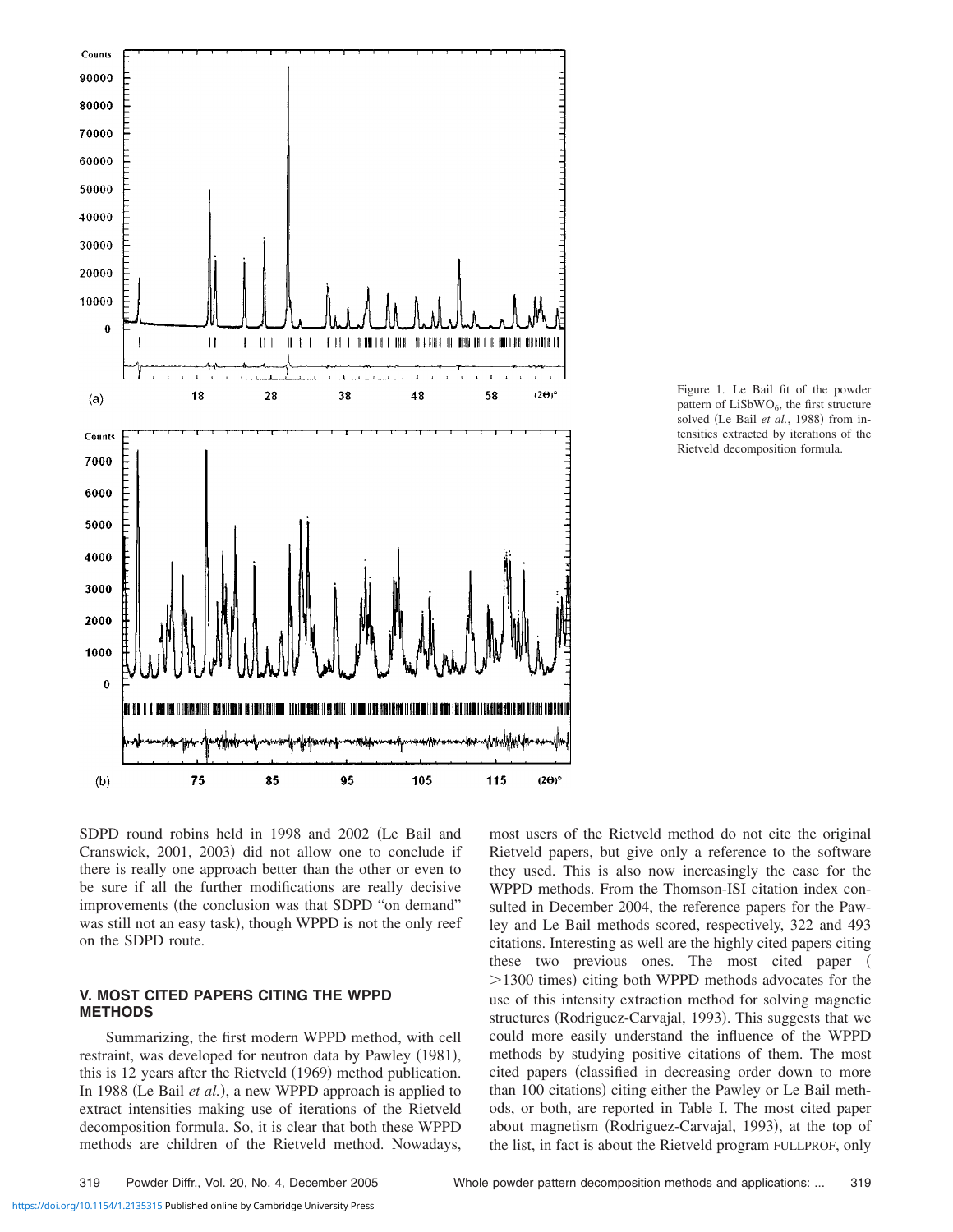TABLE I. Most cited papers citing either the Pawley, Le Bail method, or both.

| Citation<br>numbers | Author(s)              | Year  | Topic                         | Citing Pawley | Citing Le Bail |
|---------------------|------------------------|-------|-------------------------------|---------------|----------------|
| >1300               | Rodriguez-Carvajal     | 1993  | Magnetism/software (FULLPROF) | $\times$      | $\times$       |
| >400                | Radaelli et al.        | 1997  | Application to magnetism      |               | $\times$       |
| >300                | Toraya                 | 1986  | Software (WPPF)               | $\times$      |                |
| >300                | Izumi and Ikeda        | 2000  | Software (RIETAN)             | $\times$      | $\times$       |
| >200                | Altomare <i>et al.</i> | 1995  | Software (EXTRA)              | $\times$      | $\times$       |
| >150                | Subramanian et al.     | 1996  | Application to magnetism      |               | $\times$       |
| >150                | Altomare <i>et al.</i> | 1999a | Software (EXPO)               |               | X              |
| >100                | Langford and Louër     | 1996  | Review on powder diffraction  | $\times$      | $\times$       |
| >100                | Pagola et al.          | 2000  | Application to SDPD           |               | $\times$       |
| >100                | Christensen et al.     | 1990  | Application to SDPD           | $\times$      |                |
| >100                | Evans et al.           | 1996  | Thermal expansion study       |               | $\times$       |
| >100                | Harris and Tremayne    | 1996  | Review on SDPD                | $\times$      | $\times$       |
| >100                | McCusker et al.        | 1999  | Rietveld guidelines           | $\times$      | $\times$       |
| >100                | Stephens               | 1999  | Anisotropic peak broadening   |               | $\times$       |

applying the Le Bail method (though citing also the Pawley method) in order to get precise integrated intensities and refine the propagation vector(s) of the magnetic structure. The more than 1300 papers citing it probably do not realize full magnetic structure determinations in that way, so this is hard to evaluate. In the second most highly cited paper cited >400 times), the WPPD method was used to help analyzing synchrotron and neutron powder patterns of  $La_0sCa_0sMnO_3$ , and there is also another application to magnetism in the list (Subramanian et al., 1996). The three next most cited papers are about software: the paper on the computer program WPPF, by Toraya (1986), is even more frequently cited than the original Pawley paper of which it adapts the method to X-ray data; RIETAN, a highly applied Japanese Rietveld program, implementing WPPD; and EXTRA citing both Pawley and Le Bail methods, but implementing the Le Bail method only. The next paper in Table I is a famous review on powder diffraction by Langford and Louër (1996) from which the following can be extracted:

A major advance in recent years has occurred in the determination of crystal structures *ab initio* from powder diffraction data, in cases where suitable single crystals are not available. This is a consequence of progress made in the successive stages involved in structure solution, e.g. the development of computer-based methods for determining the crystal system, cell dimensions and symmetry (indexing) and for extracting the intensities of Bragg reflections, the introduction of high resolution instruments and the treatment of line-profile overlap by means of the Rietveld method. However, the intensities obtained, and hence the moduli of the observed structure factors, are affected by the overlap problem, which can seriously frustrate the determination of an unknown crystal structure. Although numerous structures have been solved from powder data by using direct or Patterson methods, the systematic or accidental total overlap of reflections continues to focus the attention of a number of crystallographers. New approaches for the treatment of powder data have been devised, based on maximum entropy methods and "simulated annealing," for example, to generate structural models.

Those "simulated annealing" methods are now included in the category of structure solution by "direct space methods" which are either using the original diffraction pattern or extracted intensities by the WPPD methods inserted into mathematical expressions defining correlations induced by the overlapping degree. These equations were developed by David et al. (1998) for the Pawley method and Pagola et al. (2000) for the Le Bail method. But, even if the raw pattern is used, applications of either the Pawley or Le Bail methods are necessary in order to estimate the zero point, cell, profile shape, and width parameters, etc., which will be fixed later, during the global optimization process, when searching for the minimum *R* factor. By the way, the paper by Pagola *et al.* (2000) appears in Table I as one of the most cited applications reporting the crystal structure of  $\beta$ -haematin determined using simulated annealing techniques to analyses powder diffraction data obtained with synchrotron radiation. This result has implications for understanding the action of current antimalarial drugs and possibly for the design of new therapeutic agents. Next in Table I is the Christensen *et al.* (1990) paper on the SDPD of  $\gamma$ -TiH<sub>2</sub>P<sub>2</sub>O<sub>8</sub>·2H<sub>2</sub>O, using the Pawley method. Then ranked is the thermal expansion study of  $ZrW_2O_8$  and  $HfW_2O_8$  by Evans *et al.* (1996). It can be much faster to use WPPD rather than the Rietveld method, moreover if some systematic error occurs, like preferred orientation. However, it is not recommended to do this systematically, especially if the structure is complex and the resolution is low (see the warnings in a paper from Peterson, 2005). Next is the most cited review on SDPD from Harris and Tremayne (1996). More than 30 such reviews were published during the last 15 years, a list can be found in the SDPD database (Le Bail, 2005b), but cannot be reproduced here. Next is the paper from the IUCr Powder Diffraction Commission providing guidelines for the Rietveld method (McCusker *et al.*, 1999): about the Rietveld  $R_{WP}$  value, it is said that it should approach the value obtained in a structurefree refinement (i.e., using WPPD methods) which is recommended for the estimation of initial values for the Rietveld profile parameters, etc. This is what is done in the last paper (Stephens, 1999) in Table I, obtaining the best  $R_{WP}$  in a difficult case with anisotropic line broadening by a new phenomenological approach. The list of these highly cited pa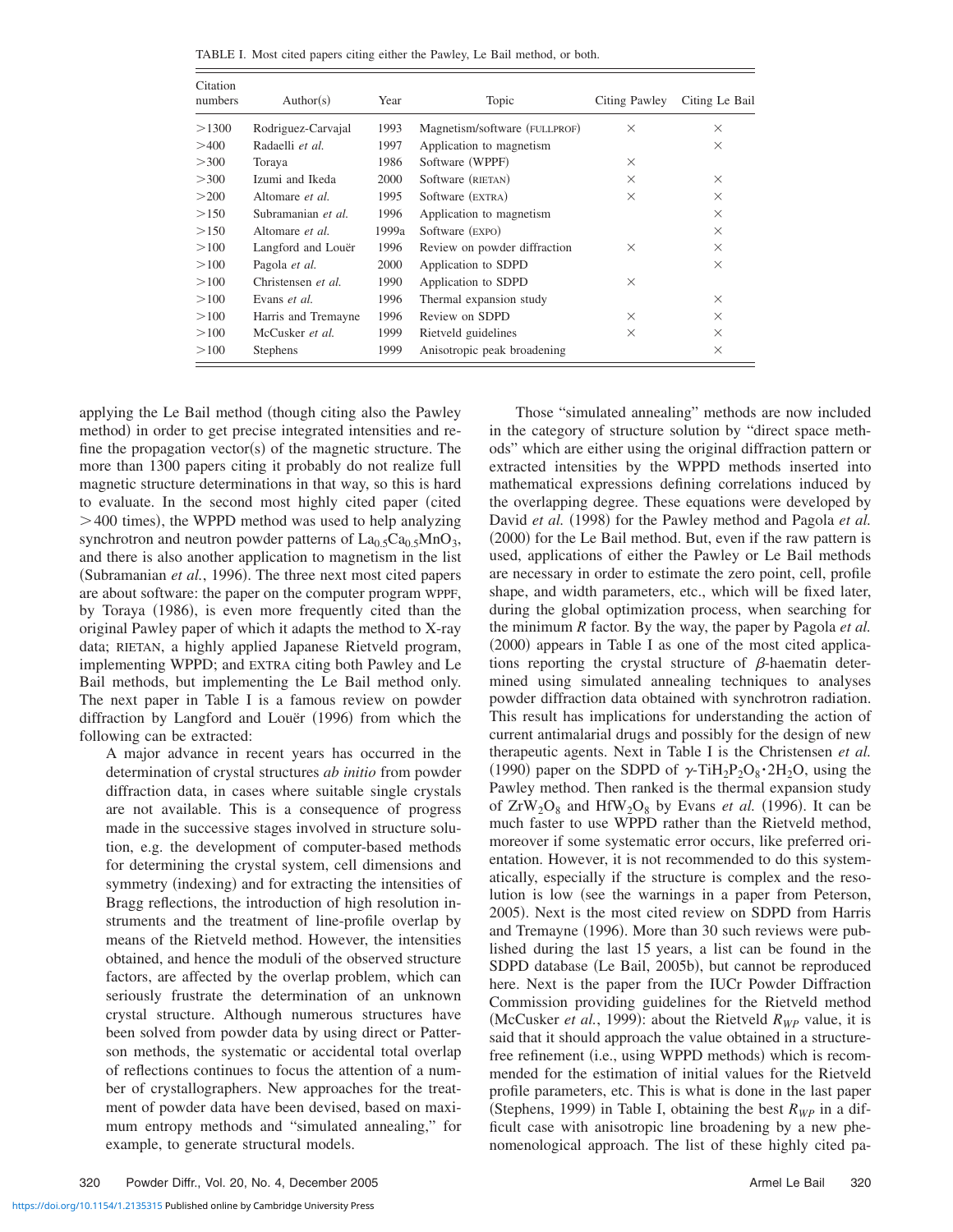pers citing the WPPD methods is probably incomplete if some works were using these methods but did not cite them. Moreover, papers citing the computer programs WPPF, EXTRA, EXPO, etc., which are quite numerous as well, were not examined (though they correspond generally to WPPD applications).

#### **VI. MORE WPPD APPLICATIONS**

The list of the possible different kinds of WPPD applications is impressive (see for instance a review paper by Toraya, 1994), including phase identification, quantitative phase analysis, refinement of unit-cell parameters, measurement of crystallite sizes and strains, determination of space group, *ab initio* structure determination, Fourier maps for partially solved structures, structure refinement by the twostep method, and study on electron density distribution, using either the Pawley or Le Bail methods. In the SDPD maze (David et al., 2002), there is no other path than to use at least one of them. WPPD has even entered into the indexing step with Kariuki et al. (1999) using the Le Bail fit for testing, faster than with the Pawley method, cell hypotheses in a new computer program applying a genetic algorithm. With both methods, the fit quality is checked from agreement factors which are the same as with the Rietveld method:  $R_p$ ,  $R_{WP}$ ,  $R_{\text{EXP}}$  (moreover, a visual careful check is recommended). The reliabilities relative to the structure  $(R_B \text{ and } R_F)$ , which can still be calculated, are meaningless (both programs tending to obtain a value close to zero for both of them). It is recommended (Hill and Fisher, 1990) to have confidence preferably in the original Rietveld estimated profile *R* factors calculated after background subtraction, and removing "nonpeak" regions). If WPPD methods provide help in cell parameter refinement and determination of space group, the main application is the extraction of intensities for *ab initio* structure solution purpose, or at least for the establishment of the profile parameters to be used in a direct-space solution program exploiting a raw powder pattern (these WPPD methods will provide the smallest profile *R* factors attainable, smaller than those which will be obtained at the Rietveld method final step). With neutron data, besides solving the nuclear structure, the FULLPROF program allows for solving magnetic structures as well (Rodriguez-Carvajal, 1993). Reusing extracted intensities for structure solution by direct space methods can be made in a way that is not sensitive to the equipartitioning problems. This was done in the ESPOIR program (Le Bail, 2001) by regenerating a powder pattern from the extracted "|Fobs|," using a simple Gaussian peak shape whose width follows the Caglioti law established from the raw pattern. With such a pseudo powder pattern, without profile asymmetry, background, etc., the calculations are much faster than if the raw pattern was used. In another direct-space structure solution program, PSSP (Pagola et al., 2000), based on the Le Bail method as well, an agreement factor allowing one to define the best model takes account of the overlap significant for nearby peaks. In DASH, a similar method (David et al., 1998) is applied to the intensities extracted by the Pawley method, through the use of the correlation matrix. When using the direct methods instead of the direct-space methods, approaches are different, because the direct methods necessitate the more complete possible data

set (up to  $d=1$  Å) of accurate "Fobs." However, removing up to half of them (those with too much overlapping, i.e., being too nearby than 0.5 full width at half maximum, for instance) is possible while obtaining some success with the direct methods (one can even remove up to  $70-80\%$  if the Patterson method is applied and if only a small number of heavy atoms are to be located). David (2004) provided a demonstration recently of the equivalence of the Rietveld method and the correlated intensities method in powder diffraction. It is unlikely that this demonstration, related to the old two-stage controversy, could lead one to abandon the Rietveld method, however, research is still being conducted on that question (Wright, 2004). Another application of WPPD is for the data generation used for Fourier map calculations for structure completion. The "Fobs" are estimated at the end of a Rietveld refinement by the Rietveld decomposition formula, so that the exactly overlapping reflections are given intensities in the same ratio as they are calculated from the structural model. The Le Bail method could be applied here, performing more than only one iteration of the decomposition formula, which could be insufficient for attaining the minimum  $R_{WP}$  if there is a large discrepancy between the observed and calculated patterns. Calculations of electron density distributions from powder data benefit as well from the WPPD methods. Finally, it may be interesting to realize size-strain analysis together with WPPD, if the structure model cannot provide a very good fit, or when systematic errors distort the observed intensities. However, without such systematic errors (preferred orientation), the structure constraint will at least impose an almost correct intensity to overlapping peaks, which is not the case of both the Pawley and Le Bail methods, so that the structure constraint may preclude errors in attributing a wrong broadening to some peaks with exact overlapping. Prudence is thus recommended. Including size-strain analysis in WPPD requires the use of a special formula for taking account of the angular variation of the full width at half maximum or of the integral breadth, the same formula used with the Rietveld method: either the so-called TCH (Thompson et al., 1987) formula (with different angular dependence for the Gaussian and Lorentzian components of a pseudo-Voigt) or the Young and Desai (1989) formula, recommending the use of both *G* and *L* components for both size and microstrain effects.

SDPD is the major topic where WPPD methods are indispensable. In Louër's group, using WPPD with cell restraint was mainly by the Le Bail method applied in FULL-PROF (or EXTRA and EXPO later). The very first SDPD realized by using FULLPROF was made in this team in 1992. Citing only a few of the first SDPDs using WPPD methods and made in the range 1988–1994, one can find nine publications in the Louër's group Louër *et al.*, 1992; Petit *et al.*, 1993, 1994; Pivan *et al.*, 1994; Pelloquin *et al.*, 1994; Guillou *et al.*, 1994; Gascoigne *et al.*, 1994; Bénard *et al.*, 1994a, b), this is a quite large contribution since, in these times, the number of SDPDs per year was small (Figure 2). These applications certainly contributed to making it more widely known that a difficult step (WPPD) was now realized more easily by using a well-distributed Rietveld computer program (FULLPROF). 150 kilometers from Rennes, people were working with a lesser known computer program, ARITB, since 1987, publishing a lot of SDPDs from 1988-1993 (and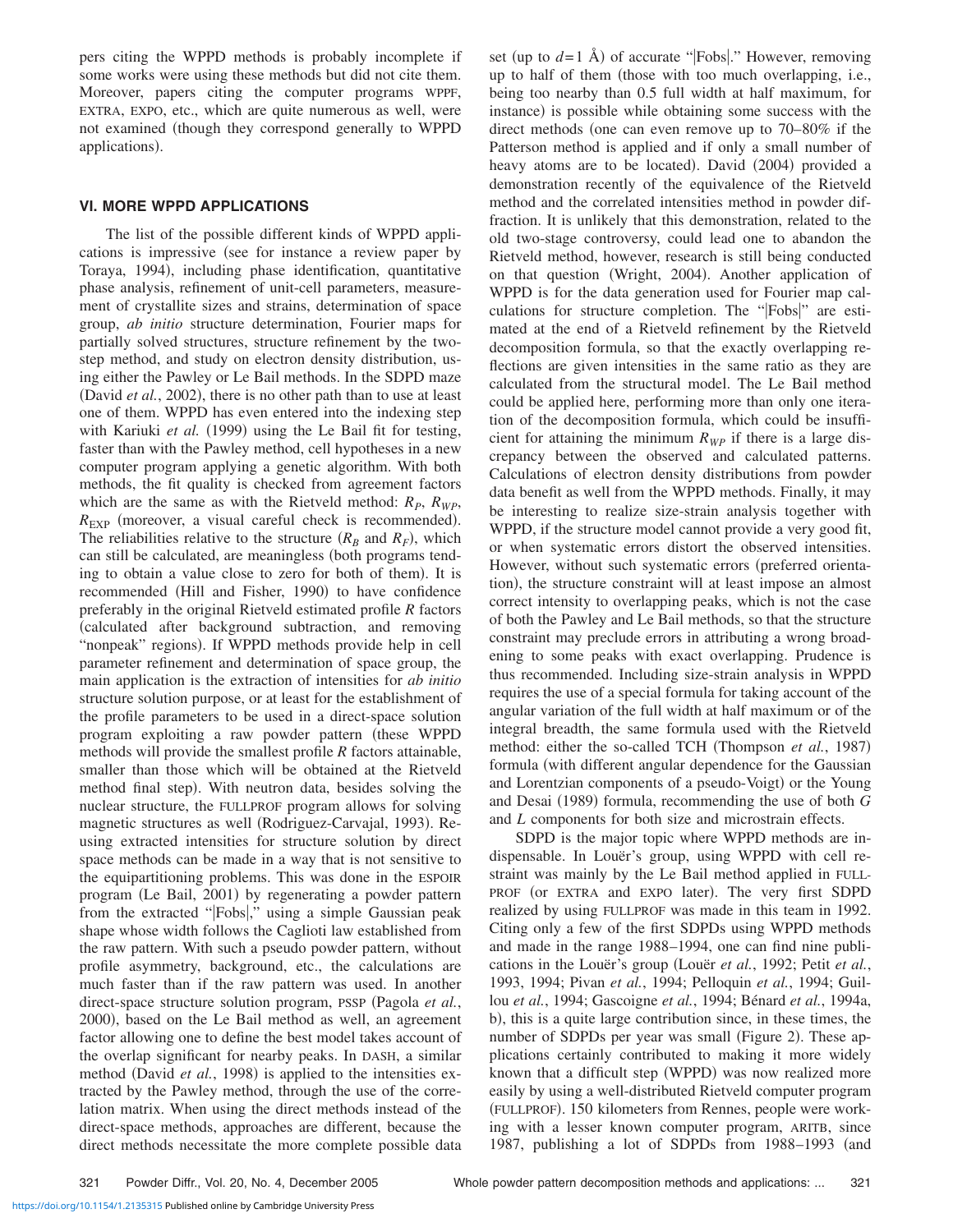

Figure 2. Cumulative histogram of the estimated number of structures determined *ab initio* by powder diffractometry (from the SDPD-Database).

later), based on the application of WPPD (Le Bail et al., 1988; Laligant *et al.*, 1988a, b; Amoros *et al.*, 1988; Le Bail, 1989; Le Bail *et al.*, 1989a, b; Laligant *et al.*, 1989; Fourquet *et al.*, 1989; Le Bail and Lafontaine, 1990; Le Bail *et al.*, 1990; Lafontaine *et al.*, 1990; Pizarro *et al.*, 1991; Jouanneaux *et al.*, 1991; Laligant *et al.*, 1991; Gao *et al.*, 1992; Laligant, 1992a, b; Le Bail *et al.*, 1992a, b; Bentrup *et al.*, 1992; Le Bail, 1993; Laligant and Le Bail, 1993), and more publications came after, changing from ARITB to FULLPROF. At Nantes, 200 km from Le Mans, they used MPROF (Zah-Letho *et al.*, 1992; Jouanneaux *et al.*, 1992a; Le Bideau *et* al., 1993). Other applications using the Le Bail method introduced into other programs (GSAS, etc), or using ARITB outside of Le Mans are numerous as well Hriljac *et al.*, 1991; Aranda *et al.*, 1992; Jouanneaux *et al.*, 1992b; Lightfoot *et al.*, 1992a, b; Morris *et al.*, 1992; Teller *et al.*, 1992; Tremayne *et al.*, 1992a, b; Williams *et al.*, 1992; Abrahams *et al.*, 1993; Aftati *et al.*, 1993; Baumgartner *et al.*, 1993; Harrison *et al.*, 1993; Hriljac and Torardi, 1993; Lightfoot *et* al., 1993). Elsewhere, they used the Pawley method with the ALLHKL, PAWHKL, PAWSYN, CAILS, etc., programs (Lehmann *et al.*, 1987; McCusker, 1988; Christensen *et al.*, 1989, 1990; Lightfoot *et al.*, 1991; Simmen *et al.*, 1991; Norby *et al.*, 1991; Christensen *et al.*, 1991; Fjellvàg and Karen, 1992; Fitch and Cockroft, 1992; Clarke *et al.*, 1993, Delaplane *et* al., 1993). Some SDPDs were also realized by using the wPPF software (from Toraya) (Hiraguchi et al., 1991; Masciocchi et al., 1993). A more complete list is available in the SDPD-Database (Le Bail, 2005a). In the above-noted list, one finds 58 SDPDs realized by using either the Pawley or Le Bail methods out of a total of 107 SDPDs in the period 1988–1993. Most other applications concern in general more simple structures determined by using pattern decomposition methods without cell constraint, or trial and error approaches, modeling, guessing, or the procedures applied were not explained. After those early contributions, acceleration is obvious on Figure 2. Those past 20 years have seen more than 1000 SDPDs published. There was clearly a race for the announcement of the biggest SDPD ever determined, and, of course, the winner was constantly changing, many papers were published in prestigious journals (Nature, Sci-

<https://doi.org/10.1154/1.2135315> Published online by Cambridge University Press

phosphate, showing that a 29 independent atoms structure could be determined by combining synchrotron and neutron data (the previous record was 17 atoms). Le Bail (1993) solved the  $\beta$ -Ba<sub>3</sub>AlF<sub>9</sub> structure, showing that 29 independent atoms were possible as well from conventional diffraction data. Morris et al. (1994) reported then a 60-atoms structure,  $La<sub>3</sub>Ti<sub>5</sub>Al<sub>15</sub>O<sub>37</sub>$ . Much later, a 117-atom structure was reported, the zeolite UTD-1F (Wessels et al., 1999) from the simultaneous use of five diffraction patterns collected from different preferred orientations of the same sample (the data were thus closer to a conventional single crystal data set). Then people solving structures in direct space claimed that extracting intensities was no longer necessary since they fitted the raw pattern directly from their model, forgetting to say that the profile shape and width parameters were previously estimated by WPPD methods. Other showed that it may be faster to use extracted intensities, or a pseudopowder pattern regenerated from them, rather than to use the raw data. The story is really not ending. It seems however that the number of innovations is decreasing by now, in that SDPD domain. Interested people dispose of an impressive arsenal of computer programs. Protein structures are now refined, some being solved (Von Dreele et al., 2000), leading to a new record: 1630 independent atoms. It is now said that solving structures without single crystal data may need powder data for refinement but not necessarily for structure solution, the solution being obtained by prediction for either organic (Motherwell et al., 2002) or inorganic (Le Bail, 2005c) compounds. There is a bit of an exaggeration there, probably, again, and progress has to be made. However, prediction is certainly an unavoidable route, provided we can predict everything, and build a search/matchable database of predicted powder patterns. Predicting properties would allow for the selection of the most interesting compounds reducing efforts to synthesize them only. Of course the structure solution is the ultimate proof that a cell is correct (or that a prediction is correct), and the more a structure is complex leading to high overlapping, the more uncertainties will occur on the cell parameters values (as well on the extracted intensities) if one limits himself/herself to WPPD Pawley or Le Bail applications. The structure constraint will remove the ambiguity between intensities of close Bragg peaks and necessarily improve the cell parameters quality. It is possible to present cases where the Pawley or Le Bail results are shown to be much less accurate than using the Rietveld method for series of temperature dependent measurements (Peterson, 2005). If the structure is known, the best approach is the Rietveld method. We can say that there is a progression in the precision of the refined cell parameters from a lowest level (least-squares from extracted peak positions) to a medium level (WPPD with cell restraint) and to the highest possible level (Rietveld, adding the structure constraint).

ence). Morris et al. (1992) reported the SDPD of a gallium

#### **VII. CONCLUSION**

All these efforts in order to be able to extract the maximum information from a powder pattern may look incredible. Especially, developing the WPPD methods, applied just after the indexing bottleneck, have led to an expansion of our abilities in SDPD from 1987 to 1993. Then the direct-space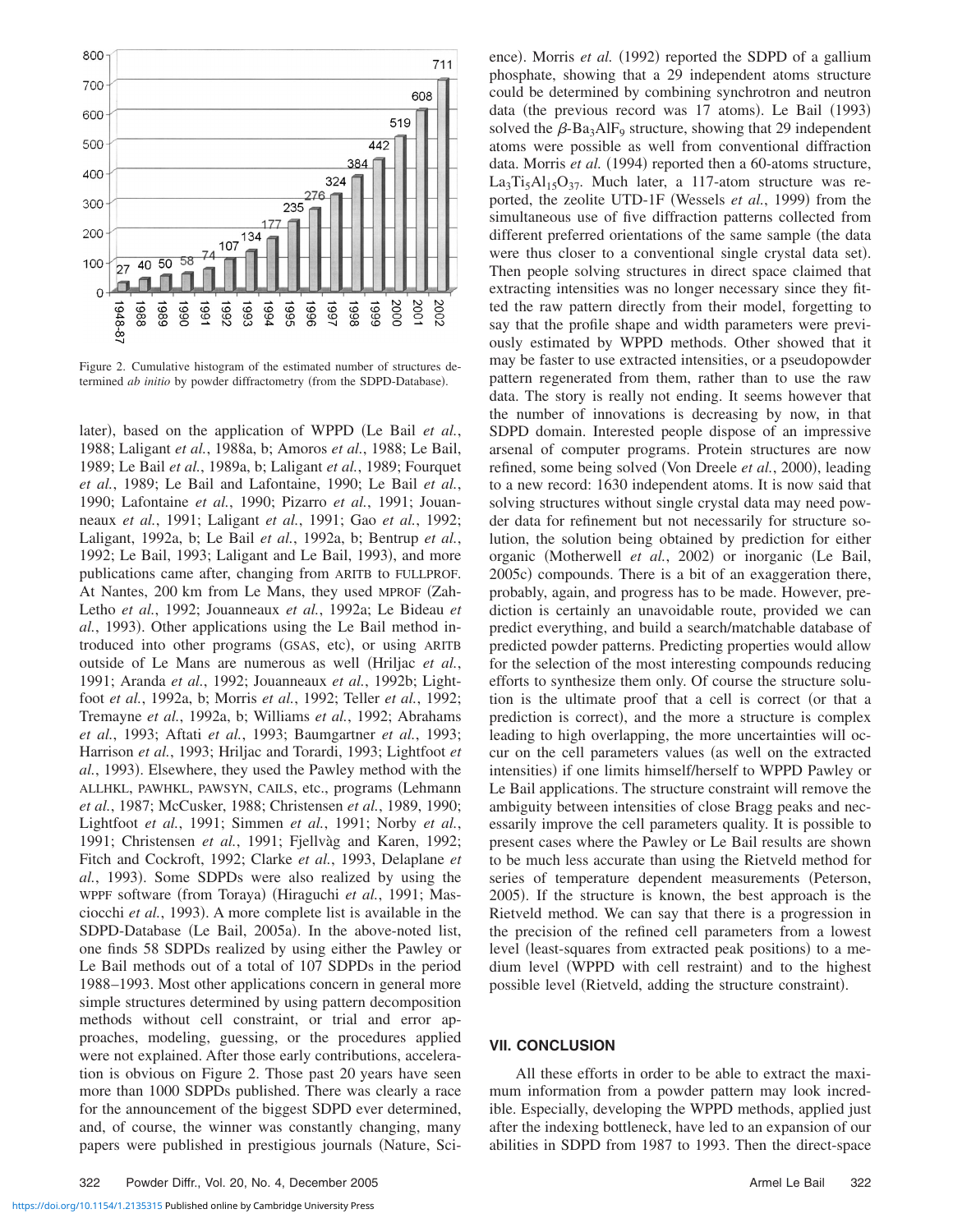methods have given a second acceleration, but this is another story. The WPPD methods continue to be used extensively. It can be said that the main whole powder pattern fitting methods (decomposition or Rietveld methods) have attained their cruise speed, enabling the structure determination (almost routinely) and refinement (routinely) of moderately complex structures to even complex crystal structures (proteins), sometimes, these main topics being only a part of their large application range to the characterization of crystallized materials in powder form. Because of these advances in pattern decomposition and structure solving, "indexing is increasingly the limiting step in determining *ab initio* crystal structures from powders" (Shirley, 2004).

- Abrahams, I., Lightfoot, P., and Bruce, P. G.  $(1993)$ . "Li<sub>6</sub>Zr<sub>2</sub>O<sub>7</sub>, a new anion vacancy ccp based structure, determined by *ab initio* powder diffraction methods," J. Solid State Chem. **104**, 397–403.
- Aftati, A., Champarnaud-Mesjard, J.-C., and Frit, B. (1993). "Crystal structure of a new oxyfluoride,  $Cd_4F_6O$ : Relations to the fluorite and the -Bi2O3 types," Eur. J. Solid State Inorg. Chem. **30**, 1063–1073.
- Altomare, A., Burla, M. C., Camalli, M., Carrozzini, B., Cascarano, G. L., Giacovazzo, C., Guagliardi, A., Moliterni, A. G. G., Polidori, G., and Rizzi, R. (1999a). "EXPO: A program for full powder pattern decomposition and crystal structure solution," J. Appl. Crystallogr. **32**, 339–340.
- Altomare, A., Burla, M. C., Cascarano, G., Giacovazzo, C., Guagliardi, A., Moliterni, A. G. G., and Polidori, G. (1995). "EXTRA: A program for extracting structure-factor amplitudes from powder diffraction data," J. Appl. Crystallogr. **28**, 842–846.
- Altomare, A., Caliandro, R., Cuocci, C., da Silva, L., Giacovazzo, C., Moliterni, A. G. G., and Rizzi, R. (2004). "The use of error-correcting codes for the decomposition of a powder diffraction pattern," J. Appl. Crystallogr. **37**, 204–209.
- Altomare, A., Caliandro, R., Cuocci, C., Giacovazzo, C., Moliterni, A. G. G., and Rizzi, R. (2003). "A systematic procedure for the decomposition of a powder diffraction pattern," J. Appl. Crystallogr. **36**, 906–913.
- Altomare, A., Carrozzini, B., Giacovazzo, C., Guagliardi, A., Moliterni, A. G. G., and Rizzi, R. (1996b). "Solving crystal structures from powder data. I. The role of the prior information in the two-stage method," J. Appl. Crystallogr. **29**, 667–673.
- Altomare, A., Cascarano, G., Giacovazzo, C., and Guagliardi, A. (1994). "Early finding of preferred orientation: A new method," J. Appl. Crystallogr. **27**, 1045–1050.
- Altomare, A., Foadi, J., Giacovazzo, C., Guagliardi, A., and Moliterni, A. G. G. (1996a). "Solving crystal structures from powder data. II. Pseudotranslational symmetry and powder-pattern decomposition," J. Appl. Crystallogr. **29**, 674–681.
- Altomare, A., Foadi, J., Giacovazzo, C., Moliterni, A. G. G., Burla, M. C., and Polidori, G. (1998). "Solving crystal structures from powder data. IV. The use of the Patterson information for estimating the *F*'s," J. Appl. Crystallogr. **31**, 74–77.
- Altomare, A., Giacovazzo, C., Guagliardi, A., Moliterni, A. G. G., and Rizzi, R. (1999b). "Solving crystal structures from powder data V. Located molecular fragment and powder-pattern decomposition," J. Appl. Crystallogr. **32**, 963–967.
- Altomare, A., Giacovazzo, C., Moliterni, A. G. G., and Rizzi, R. (2001). "A random procedure for the decomposition of a powder pattern in EXPO," J. Appl. Crystallogr. **34**, 704–709.
- Amoros, P., Beltran-Porter, D., Le Bail, A., Férey, G., and Villeneuve, G. **(1988).** "Crystal structure of  $A(VO_2)(HPO_4)$   $(A=NH^{4+}, K^+, Rb^+)$  solved from X-ray powder diffraction," Eur. J. Solid State Inorg. Chem. **25**, 599–607.
- Aranda, M. A. G., Attfield, J. P., and Bruque, S. (1992). "A remarkable change in framework cation position upon lithium exchange: The crystal structure of LiMnPO<sub>4</sub>(OH)," Angew. Chem., Int. Ed. Engl. 31, 1090– 1092.
- Baerlocher, Ch. (1990). "EXTRACT, A FORTRAN program for the extraction of integrated intensities from a powder pattern," Institut für Kristallograpie, ETH, Zürich, Switzerland.
- Baumgartner, M., Schmalle, H., and Baerlocher, Ch. (1993). "Synthesis, characterization, and crystal structure of three homoleptic copper(I) thiolates:  $(Cu(CH_3S^-))_n$ ,  $[(C_6H_5)_4P^+]_2[Cu_5(CH_3S^-)_7]$  $\cdot C_2H_6O_2$ , and  $[(C_3H_7)_4N^+]_2[Cu_4(CH_3S^-)_6]\cdot CH_4O$ ," J. Solid State

Chem. **107**, 63–75.

- Bénard, P., Louër, D., Dacheux, N., Brandel, V., and Genet, M. (1994a). "U(UO<sub>2</sub>)(PO<sub>4</sub>)<sub>2</sub>, a new mixed-valence uranium orthophosphate, *ab initio* structure determination from powder diffraction data and optical and X-ray photoelectron spectra," Chem. Mater. **6**, 1049–1058.
- Bénard, P., Louër, M., and Louër, D. (1991). "Crystal structure determination of  $Zr(OH)_2(NO_3)_{2.4}$ •7H<sub>2</sub>O from X-ray powder diffraction data," J. Solid State Chem. **94**, 27–35.
- Bénard, P., Seguin, L., Louër, D., and Figlarz, M. (1994b). "Structure of MoO<sub>3</sub> **·**1/2H<sub>2</sub>O by conventional X-ray powder diffraction," J. Solid State Chem. **108**, 170–176.
- Bentrup, U., Le Bail, A., Duroy, H., and Fourquet, J. L. (1992). "Polymorphism of CsAlF4. Synthesis and structure of two new crystalline forms," Eur. J. Solid State Inorg. Chem. **29**, 371–381.
- Bergmann, J., Le Bail, A., Shirley, R., and Zlokazov, V. (2004). "Renewed interest in powder diffraction data indexing," Z. Kristallogr. **219**, 783– 790.
- Byrom, P. G. and Lucas, P. W. (1993). "POLISH: Computer program for improving the accuracy of structure-factor magnitudes obtained from powder data," J. Appl. Crystallogr. **26**, 137–139.
- Caglioti, G., Paoletti, A., and Ricci, F. P. (1958). "Choice of collimators for a crystal spectrometer for neutron diffraction," Nucl. Instrum. **3**, 223– 228
- Carrozzini, B., Giacovazzo, C., Guagliardi, A., Rizzi, R., Burla, M. C., and Polidori, G. (1997). "Solving crystal structures from powder data. III. The use of the probability distributions for estimating the  $|F|$ 's," J. Appl. Crystallogr. **30**, 92–97.
- Cheary, R. W. and Coelho, A. (1992). "A fundamental parameters approach to X-ray line-profile fitting," J. Appl. Crystallogr. **25**, 109–121.
- Christensen, A. N., Andersen, E. K., Andersen, I. G. K., Alberti, G., Nielsen, M., and Lehmann, M. S. (1990). "X-ray-powder diffraction study of layer compounds-The crystal structure of  $\alpha$ -Ti(HPO<sub>4</sub>)<sub>2</sub>·H<sub>2</sub>O and a proposed structure for  $\gamma$ -Ti $(H_2PO_4)$ (PO<sub>4</sub>)·2H<sub>2</sub>O," Acta Chem. Scand. **44**, 865–872.
- Christensen, A. N., Cox, D. E., and Lehmann, M. S. (1989). "A crystal structure determination of  $PbC_2O_4$  from synchrotron X-ray and neutron powder diffraction data," Acta Chem. Scand. **43**, 19–25.
- Christensen, A. N., Hazell, R. G., Hewat, A. W., and O'Reilly, K. P. J. (1991). "The crystal structure of PbS<sub>2</sub>O<sub>3</sub>," Acta Scand. 45, 469–473.
- Clarke, S. J., Cockcroft, J. K., and Fitch, A. N. (1993). "The structure of solid CF3I," Z. Kristallogr. **206**, 87–95.
- Cooper, M. J., Rouse, K. D., and Sakata, M. (1981). "An alternative to the Rietveld profile refinement method," Z. Kristallogr. **157**, 101–117.
- David, W. I. F. (1987). "The probabilistic determination of intensities of completely overlapping reflections in powder diffraction patterns," J. Appl. Crystallogr. **20**, 316–319.
- David, W. I. F. (2004). "On the equivalence of the Rietveld method and the correlated integrated intensities method in powder diffraction," J. Appl. Crystallogr. **37**, 621–628.
- David, W. I. F., Shankland, K., McCusker, L. B., and Baerlocher, Ch. (2002). in *Structure Determination from Powder Diffraction Data*, edited by W. I. F. David, K. Shankland, L. B. McCusker, and Ch. Baerlocher (Oxford Science, Oxford), Chap. 1, pp. 1-12.
- David, W. I. F., Shankland, K. and Shankland, N. (1998). "Routine determination of molecular crystal structures from powder diffraction data," Chem. Commun. (Cambridge), 931-932.
- David, W. I. F. and Sivia, D. S. (2002). in *Structure Determination from Powder Diffraction Data*, edited by W. I. F. David, K. Shankland, L. B. McCusker, and Ch. Baerlocher (Oxford Science, Oxford), Chap. 8, pp. 136–161.
- Delaplane, R. G., David, W. I. F., Ibberson, R. M., and Wilson, C. C. (1993). "The *ab initio* crystal structure determination of  $\alpha$ -malonic acid from neutron powder diffraction data," Chem. Phys. Lett. **201**, 75–78.
- Dong, W. and Gilmore, C. J. (1998). "The *ab initio* solution of structures from powder diffraction data: The use of maximum entropy and likelihood to determine the relative amplitudes of overlapped reflections using the pseudophase concept," Acta Crystallogr., Sect. A: Found. Crystallogr. **54**, 438–446.
- Eastermann, M. A. and David, W. I. F. (2002). Structure Determination from *Powder Diffraction Data*, edited by W. I. F. David, K. Shankland, L. B. McCusker, and Ch. Baerlocher (Oxford Science, Oxford), Chap. 12, pp. 202–218.
- Eastermann, M. A. and Gramlich, V. (1993). "Improved treatment of severely or exactly overlapping Bragg reflections for the application of direct methods to powder data," J. Appl. Crystallogr. **26**, 396–404.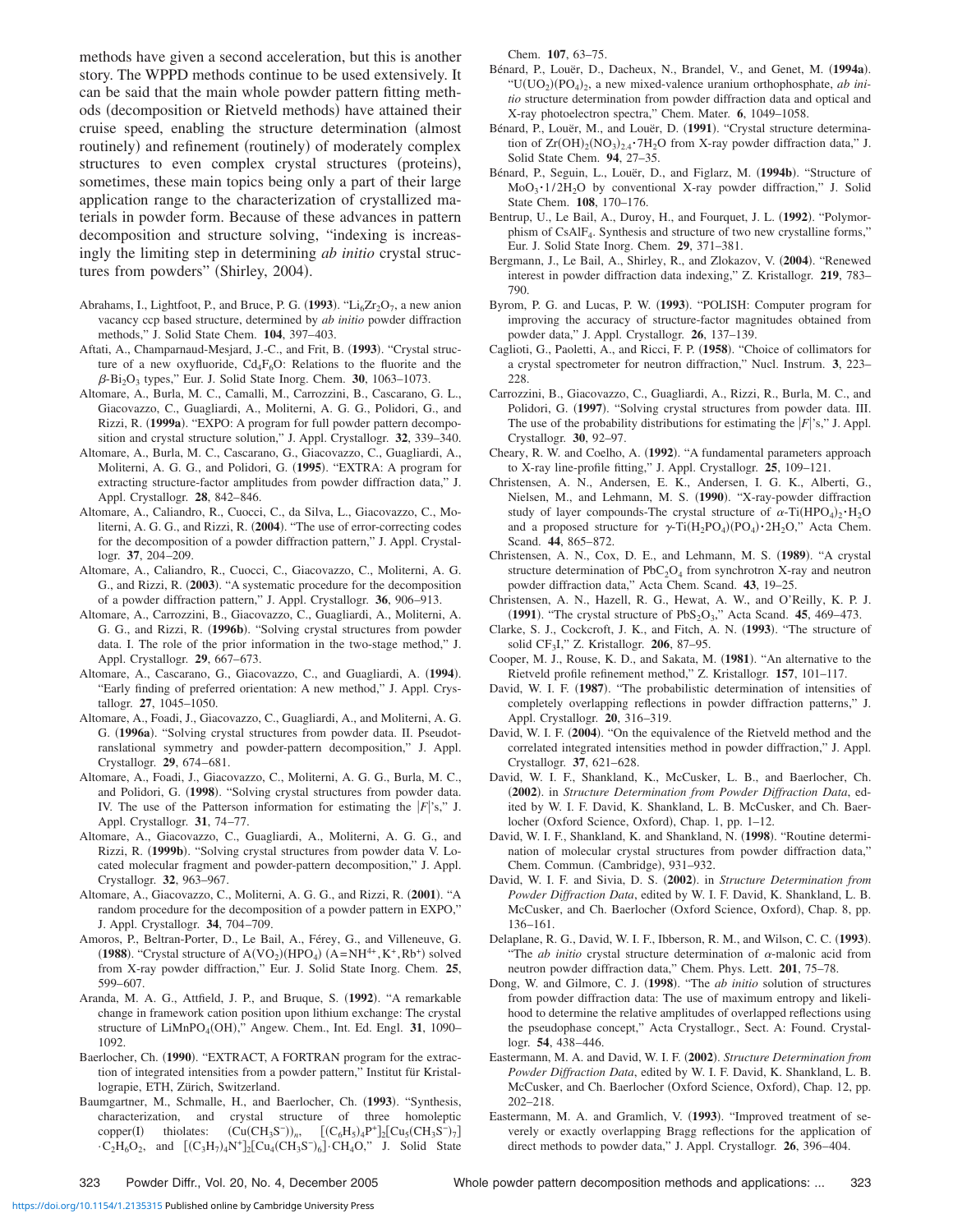- Eastermann, M. A., McCusker, L. B., and Baerlocher, Ch. (1992). "Ab initio structure determination from severely overlapping powder diffraction data," J. Appl. Crystallogr. **25**, 539–543.
- Evans, J. S. O., Mary, T. A., Vogt, T., Subramanian, M. A., and Sleight, A. W. (1996). "Negative thermal expansion in  $ZrW_2O_8$  and  $HfW_2O_8$ ." Chem. Mater. **8**, 2809–2823.
- Fitch, A. N. and Cockcroft, J. K. (1992). "Structure of solid tribromofluoromethane CFBr<sub>3</sub> by powder neutron diffraction," Z. Kristallogr. 202, 243–250.
- Fjellvàg, H. and Karen, P. (1992). "Crystal structure of magnesium sesquicarbide," Inorg. Chem. **31**, 3260–3263.
- Fourquet, J. L., Le Bail, A., Duroy, H., and Moron, M. C. (1989). "  $(NH_4)_2$ FeF<sub>5</sub>, crystal structures of its  $\alpha$  and  $\beta$  forms," Eur. J. Solid State Inorg. Chem. **26**, 435–443.
- Gao, Y., Guery, J., and Jacoboni, C. (1992). "X-ray powder structure determination of NaBaZrF<sub>7</sub>," Eur. J. Solid State Inorg. Chem. 29, 1285– 1293.
- Gascoigne, D., Tarling, S. E., Barnes, P., Pygall, C. F., Bénard, P., and Louër, D. (1994). "*Ab initio* structure determination of Zr(OH)<sub>2</sub>SO<sub>4</sub> · 3H<sub>2</sub>O using conventional X-ray powder diffraction," J. Appl. Crystallogr. **27**, 399–405.
- Giacovazzo, C. (1996). "Direct methods and powder data: State of the art and perspectives," Acta Crystallogr., Sect. A: Found. Crystallogr. **52**, 331–339.
- Guillou, N., Louër, M., and Louër, D. (1994). "An X-ray and neutron powder diffraction study of a new polymorphic phase of copper hydroxide nitrate," J. Solid State Chem. **109**, 307–314.
- Harris, K. D. M. and Tremayne, M. (1996). "Crystal structure determination from powder diffraction data," Chem. Mater. **8**, 2554–2570.
- Harrison, W. T. A., Gier, T. H., and Stucky, G. D. (1993). "The synthesis and *ab initio* structure determination of  $\text{Zn}_4\text{O}(\text{BO}_3)_2$ , a microporous zincoborate constructed of fused subunits of three- and five-membered rings," Angew. Chem., Int. Ed. Engl. **32**, 724–726.
- Hill, R. J. and Fisher, R. X. (1990). "Profile agreement indices in Rietveld and pattern-fitting analysis," J. Appl. Crystallogr. **23**, 462–468.
- Hiraguchi, H., Hashizume, H., Fukunaga, O., Takenaka, A., and Sakata, M. (1991). "Structure determination of magnesium boron nitride, Mg<sub>3</sub>BN<sub>3</sub>, from X-ray powder diffraction data," J. Appl. Crystallogr. **24**, 286–292.
- Hriljac, J. A., Parise, J. B., Kwei, G. H., and Schwartz, K. B. (1991). "The *ab initio* crystal structure determination of  $CuPt3O<sub>6</sub>$  from a combination of synchrotron X-ray and neutron powder diffraction data," J. Phys. Chem. Solids **52**, 1273–1279.
- Hriljac, J. A. and Torardi, C. C. (1993). "Synthesis and structure of the novel layered oxide BiMo<sub>2</sub>O<sub>7</sub>OH·2H<sub>2</sub>O," Inorg. Chem. **32**, 6003-6007.
- Izumi, F. and Ikeda, T. (2000). "A Rietveld-analysis program RIETAN-98 and its applications to zeolites," Mater. Sci. Forum **321-3**, 198–203.
- Jansen, E., Schäfer, W., and Will, G. (1988). "Profile fitting and the twostage method in neutron powder diffractometry for structure and texture analysis," J. Appl. Crystallogr. **21**, 228–239.
- Jansen, J., Peschar, R., and Schenk, H. (1992). "On the determination of accurate intensities from powder diffraction data. I. Whole-pattern fitting with a least-squares procedure; and II. Estimation of intensities of overlapping reflections," J. Appl. Crystallogr. **25**, 231–236 and 237–243.
- Jouanneaux, A., Fitch, A. N., and Cockcroft, J. K. (1992b). "The crystal structure of CBrF<sub>3</sub> by high-resolution powder neutron diffraction," Mol. Phys. **1**, 45–50.
- Jouanneaux, A., Joubert, O., Evain, M., and Ganne, M. (1992a). "Structure determination of  $Tl_4V_2O_7$  from powder diffraction data using an Inel X-ray PSD, stereochemical activity of thallium(I) lone pair," Powder Diffr. **7**, 206–211.
- Jouanneaux, A., Joubert, O., Fitch, A. N., and Ganne, M. (1991). "Structure determination of  $\beta$ -Tl<sub>3</sub>VO<sub>4</sub> from synchrotron radiation powder diffraction data, stereochemical role of the lone pair of thallium(I)," Mater. Res. Bull. **26**, 973–982.
- Jouanneaux, A., Murray, A. D., and Fitch, A. N. (1990). Program MPROF.
- Kariuki, B. M., Belmonte, S. A., McMahon, M. I., Johnston, R. L., Harris, K. D. M., and Nelmes, R. J. (1999). "A new approach for indexing powder diffraction data based on whole-profile fitting and global optimization using a genetic algorithm," J. Synchrotron Radiat. **6**, 87–92.
- Lafontaine, M.-A., Le Bail, A., and Férey, G. (1990). "Copper containing minerals, I.  $Cu_3V_2O_7(OH)_2 \cdot 2H_2O$ , the synthetic homologue of volborthite; crystal structure determination from X-ray and neutron data; structural correlations," J. Solid State Chem. **85**, 220–227.
- Laligant, Y. (1992a). "Structure determination of  $Na<sub>2</sub>PdP<sub>2</sub>O<sub>7</sub>$  from X-ray powder diffraction," Eur. J. Solid State Inorg. Chem. **29**, 83–94.
- Laligant, Y. (1992b). "Crystal structure of  $Li_2PdP_2O_7$  solved from X-ray powder diffraction," Eur. J. Solid State Inorg. Chem. **29**, 239–247.
- Laligant, Y., Férey, G., and Le Bail, A. (1991). "Crystal structure of Pd(NO<sub>3</sub>)<sub>2</sub>(H<sub>2</sub>O)<sub>2</sub>," Mater. Res. Bull. **26**, 269–275.
- Laligant, Y. and Le Bail, A. (1993). "Synthesis and crystal structure of Li<sub>8</sub>Bi<sub>2</sub>PdO<sub>10</sub> determined *ab initio* from X-ray powder diffraction data," Eur. J. Solid State Inorg. Chem. **30**, 689–698.
- Laligant, Y., Le Bail, A., and Férey, G. (1989). "Complex palladium oxides. V. Crystal structure of  $LiBiPd<sub>2</sub>O<sub>4</sub>$ , an example of three different fourfold coordinations of cations," J. Solid State Chem. **81**, 58–64.
- Laligant, Y., Le Bail, A., Férey, G., Avignant, D., and Cousseins, J. C. **1988a**). "Determination of the crystal structure of  $Li<sub>2</sub>TbF<sub>6</sub>$  from X-ray and neutron powder diffraction. An example of lithium in five-fold coordination," Eur. J. Solid State Inorg. Chem. **25**, 551–563.
- Laligant, Y., Le Bail, A., Férey, G., Hervieu, M., Raveau, B., Wilkinson, A., and Cheetham, A. K. (1988b). "Synthesis and *ab-initio* structure determination from X-ray powder data of  $Ba_2PdO_3$  with sevenfold coordinated Ba<sup>2+</sup>. Structural correlations with  $K_2N$ i $F_4$  and Ba<sub>2</sub>Ni $F_6$ ," Eur. J. Solid State Inorg. Chem. **25**, 237–247.
- Langford, J. I., Boultif, A., Auffredic, J. P., and Louër, D. (1993). "The use of pattern decomposition to study the combined X-ray diffraction effects of crystallite size and stacking faults in ex-oxalate zinc oxide," J. Appl. Crystallogr. **26**, 22–33.
- Langford, J. I. and Louër, D. (1991). "High-resolution powder diffraction studies of copper(II) oxide," J. Appl. Crystallogr. 24, 149-155.
- Langford, J. I. and Louër, D. (1996). "Powder diffraction," Rep. Prog. Phys. **59**, 131–234.
- Langford, J. I., Louër, D., Sonneveld, E. J., and Wisser, J. W. (1986). "Applications of total pattern fitting to a study of crystallite size and strain in zinc oxide powder," Powder Diffr. **1**, 211–221.
- Le Bail, A. (1989). "Structure determination of NaPbFe<sub>2</sub>F<sub>9</sub> by X-ray powder diffraction," J. Solid State Chem. **83**, 267–271.
- Le Bail, A. (1993). " $\beta$ -Ba<sub>3</sub>AlF<sub>9</sub>, a complex structure determined from conventional X-ray powder diffraction," J. Solid State Chem. **103**, 287– 291.
- Le Bail, A. (2001). "ESPOIR: A program for solving structures by Monte Carlo analysis of powder diffraction data," Mater. Sci. Forum **378–381**, 65–70.
- Le Bail, A. (2005a). "SDPD-Database," http://www.cristal.org/iniref.html
- Le Bail, A. (2005b). "Le Bail method full saga," http://www.cristal.org/ iniref/lbm-story
- Le Bail, A. (2005c). "Inorganic structure prediction with GRINSP," J. Appl. Crystallogr. **38**, 389–395.
- Le Bail, A. and Cranswick, L. M. D. (2001). "Revisiting the 1998 SDPD round robin results," IUCr CPD Newsletter **25**, 7–9.
- Le Bail, A. and Cranswick, L. M. D. (2003). "SDPD round robin 2002 results," IUCr CPD Newsletter **29**, 31–34.
- Le Bail, A., Duroy, H., and Fourquet, J. L. (1988). "Ab-initio structure determination of  $LiSbWO<sub>6</sub>$  by X-ray powder diffraction," Mater. Res. Bull. **23**, 447–452.
- Le Bail, A., Duroy, H., and Fourquet, J. L. (1992a). "Crystal structure and thermolysis of  $K_2(H_5O_2)Al_2F_9$ ," J. Solid State Chem. **98**, 151–158.
- Le Bail, A., Férey, G., Amoros, P., and Beltran-Porter, D. (1989a). "Structure of vanadyl hydrogenphosphate dihydrate a-VO(HPO<sub>4</sub>)·2H<sub>2</sub>O solved from X-ray and neutron powder diffraction," Eur. J. Solid State Inorg. Chem. **26**, 419–426.
- Le Bail, A., Férey, G., Amoros, P., Beltran-Porter, D., and Villeneuve, G. **1989b**). "Crystal structure of  $\beta$ -VO(HPO<sub>4</sub>).  $\cdot$ 2H<sub>2</sub>O solved from X-ray powder diffraction," J. Solid State Chem. **79**, 169–176.
- Le Bail, A., Férey, G., Mercier, A.-M., de Kozak, A., and Samouel, M. (1990). "Structure determination of  $\beta$ - and  $\gamma$ -BaAlF<sub>5</sub> by X-ray and neutron powder diffraction, a model for the  $\alpha \rightarrow \beta \leftarrow \rightarrow \gamma$  transitions," J. Solid State Chem. **89**, 282–291.
- Le Bail, A., Fourquet, J. L., and Bentrup, U. (1992b). " $\tau$ -AlF<sub>3</sub>, crystal structure determination from X-ray powder diffraction data. A new  $MX<sub>3</sub>$ corner-sharing octahedra 3D network," J. Solid State Chem. **100**, 151– 159.
- Le Bail, A. and Lafontaine, M.-A. (1990). "Structure determination of  $NiV<sub>2</sub>O<sub>6</sub>$  from X-ray powder diffraction, a rutile-ramsdellite intergrowth," Eur. J. Solid State Inorg. Chem. **27**, 671–680.
- Le Bideau, J., Bujoli, B., Jouanneaux, A., Payen, C., Palvadeau, P., and Rouxel, J. (1993). "Preparation and structure of  $Cu<sup>H</sup>(C<sub>2</sub>H<sub>5</sub>PO<sub>3</sub>)$ . Structural transition between its hydrated and dehydrated forms," Inorg. Chem. **32**, 4617–4620.
- Lehmann, M. S., Christensen, A. N., Fjellvag, H., Feidenhans'l, R., and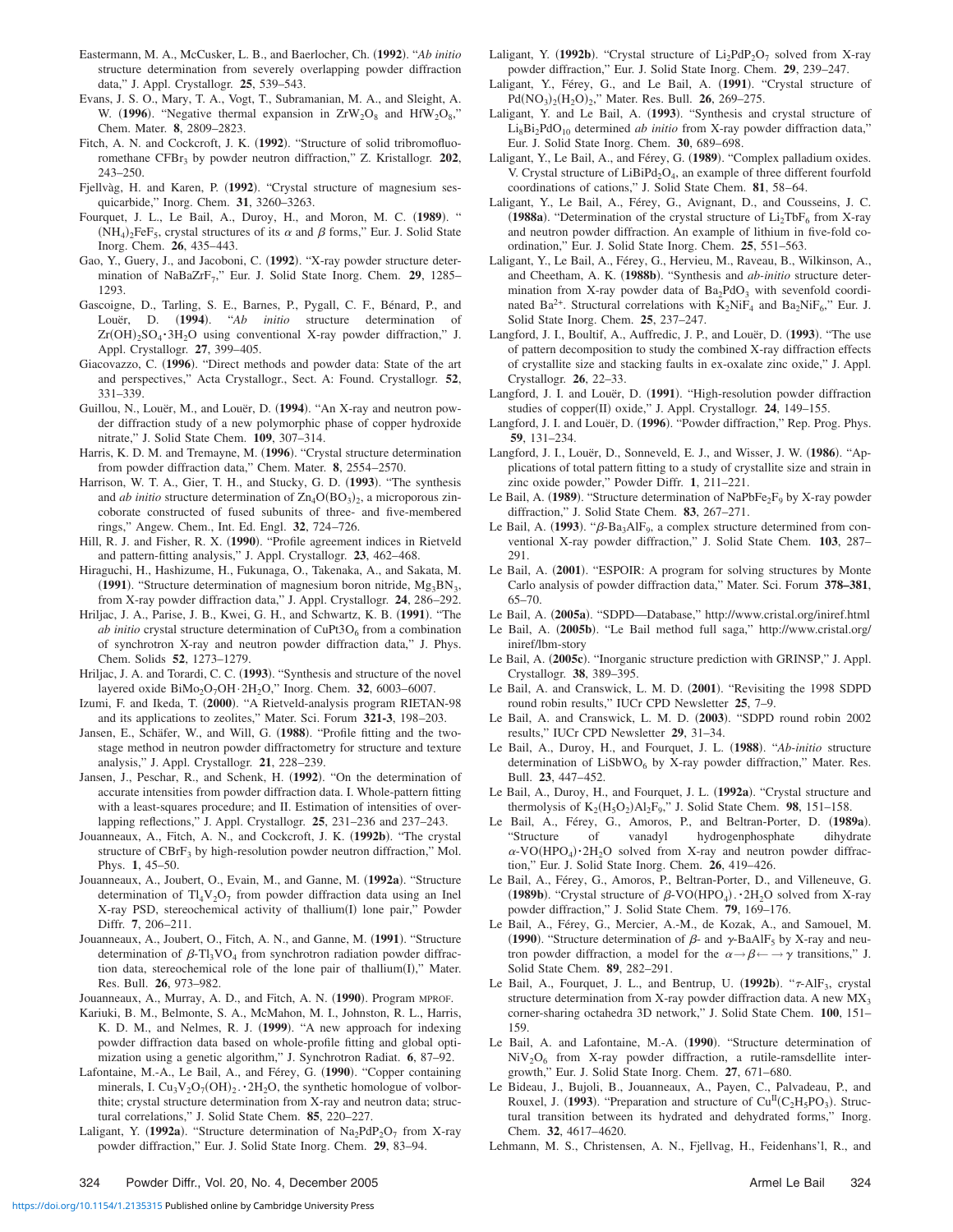Nielsen, M. (1987). "Structure determination by use of pattern decomposition and the Rietveld method on synchrotron X-ray and neutron powder data; The structures of  $Al_2Y_4O_9$  and  $I_2O_4$ ," J. Appl. Crystallogr. **20**, 123–129.

- Lightfoot, P., Glidewell, C., and Bruce, P. G. (1992a). "Ab initio determination of molecular structures using high-resolution powder diffraction data from a laboratory X-ray source," J. Mater. Chem. **2**, 361–362.
- Lightfoot, P., Hriljac, J. A., Pei, S., Zheng, Y., Mitchell, A. W., Richards, D. R., Dabrowski, B., Jorgensen, J. D., and Hinks, D. G. (1991). "BaBiO<sub>2.5</sub>, a new bismuth oxide with a layered structure," J. Solid State Chem. **92**, 473–479.
- Lightfoot, P., Tremayne, M., Glidewell, C., Harris, K. D. M., and Bruce, P. G. (1993). "Investigation and rationalisation of hydrogen bonding patterns in sulfonylamino compounds and related materials: Crystal structure determination of microcrystalline solids from powder X-ray diffraction data," J. Chem. Soc., Perkin Trans. 2 **1993**, 1625–1630.
- Lightfoot, P., Tremayne, M., Harris, K. D. M., and Bruce, P. G. (1992b). "Determination of a molecular crystal structure by X-ray powder diffraction on a conventional laboratory instrument," J. Chem. Soc., Chem. Commun. **1992**, 1012–1016.
- Louër, D. and Louër, M. (1987). "Crystal structure of  $Nd(OH)_2NO_3.H_2O$ completely solved and refined from X-ray powder diffraction," J. Solid State Chem. **68**, 292–299.
- Louër, D., Louër, M., and Touboul, M. (1992). "Crystal structure determination of lithium diborate hydrate LiB<sub>2</sub>O<sub>3</sub>(OH) · H<sub>2</sub>O, from X-ray powder diffraction data collected with a curved position-sensitive detector," J. Appl. Crystallogr. **25**, 617–623.
- Louër, M., Plevert, J., and Louër, D. (1988). "Structure of KCaPO<sub>4</sub>.H<sub>2</sub>O from X-ray powder diffraction data," Acta Crystallogr., Sect. B: Struct. Sci. **44**, 463–467.
- Marinder, B.-O., Wang, P.-L., Werner, P.-E., Westdahl, M., Andresen, A. F., and Louër, D. (1987). "Powder diffraction studies of Cu<sub>2</sub>WO<sub>4</sub>," Acta Chem. Scand., Ser. A **A41**, 152–157.
- Masciocchi, N., Cairati, P., Ragaini, F., and Sironi, A. (1993). "Ab initio XRPD structure determination of metal carbonyl clusters, the case of  $[HgRu(CO)<sub>4</sub>]<sub>4</sub>$ ," Organometallics **12**, 4499–4502.
- McCusker, L. B. (1988). "The *ab initio* structure determination of sigma-2 (a new clathrasil phase) from synchrotron powder diffraction data," J. Appl. Crystallogr. **21**, 305–310.
- McCusker, L. B., Von Dreele, R. B., Cox, D. E., Louër, D., and Scardi, P. **1999**-. "Rietveld refinement guidelines," J. Appl. Crystallogr. **32**, 36– 50.
- Morris, R. E., Harrison, W. T. A., Nical, J. M., Wilkinson, A. P., and Cheetham, A. K. (1992). "Determination of complex structures by combined neutron and X-Ray-powder diffraction," Nature (London) 359, 519–512.
- Morris, R. E., Owen, J. J., Stalick, J. K., and Cheetham, A. K. (1994). "Determination of complex structures from powder diffraction data— The crystal structure of  $La_3Ti_5Al_1SO_{37}$ ," J. Solid State Chem. 111, 52– 57.
- Motherwell, W. D. S., Ammon, H. L., Dunitz, J. D., Dzyabchenko, A., Erk, P., Gavezzotti, A., Hofmann, D. W. M., Leusen, F. J. J., Lommerse, J. P. M., Mooij, W. T. M., Price, S. L., Scheraga, H., Schweizer, B., Schmidt, M. U., van Eijck, B. P., Verwer, P., and Williams, D. E. (2002). "Crystal structure prediction of small organic molecules: A second blind test," Acta Crystallogr., Sect. B: Struct. Sci. **58**, 647–661.
- Norby, P., Christensen, A. N., Fjellvag, H., and Nielsen, M. (1991). "The crystal structure of  $Cr_8O_{21}$  determined from powder diffraction data; thermal transformation and magnetic properties of a chromiumchromate-tetrachromate," J. Solid State Chem. **94**, 281–293.
- Pagola, S., Stephens, P. W., Bohle, D. S., Kosar, A. D., and Madsen, S. K. (2000). "The structure of malaria pigment beta-haematin," Nature (London) 404, 307-310.
- Pawley, G. S. (1981). "Unit-cell refinement from powder diffraction scans," J. Appl. Crystallogr. **14**, 357–361.
- Pelloquin, D., Louër, M., and Louër, D. (1994). "Powder diffraction studies in the  $YONO<sub>3</sub> - Y<sub>2</sub>O<sub>3</sub>$  system," J. Solid State Chem. **112**, 182–188.
- Peschar, R., Schenk, H., and Capkova, P. (1995). "Preferred-orientation correction and normalization procedure for *ab initio* structure determination from powder data," J. Appl. Crystallogr. **28**, 127–140.
- Peterson, V. K. (2005). "Lattice parameter measurement using Le Bail versus structural (Rietveld) refinement; A caution for complex, low symmetry systems," Powder Diffr. **20**, 14–17.
- Petit, S., Coquerel, G., Perez, G., Louër, D., and Louër, M. (1993). "Ab initio crystal structure determination of dihydrated copper(II) 5-sulfonic-

8-quinolinolato complex (form I) from X-ray powder diffraction data. Filiations with related copper(II) sulfoxinates," New J. Chem. 17, 187– 192.

- Petit, S., Coquerel, G., Perez, G., Louër, D., and Louër, M. (1994). "Synthesis, characterization, and *ab initio* structure determination from powder diffraction data of a new  $X'$  form of anhydrous copper $(II)$ 8-hydroxyquinolate doped with amine. Modeling of the polymorphic transformation to the stable anhydrous beta form," Chem. Mater. **6**, 116–121.
- Pivan, J. Y., Achak, O., Louër, M., and Louër, D. (1994). "The novel thiogermanate  $[(CH_3)_4N]_4Ge_4S_{10}$  with a high cubic cell volume. *Ab initio* structure determination from conventional X-ray powder diffraction," Chem. Mater. **6**, 827–830.
- Pizarro, J. L., Villeneuve, G., Hagenmuller, P., and Le Bail, A. (1991). "Synthesis, crystal structure, and magnetic properties of  $Co<sub>3</sub>(HPO<sub>4</sub>)<sub>2</sub>(OH)<sub>2</sub>$  related to the mineral lazulite," J. Solid State Chem. **92**, 273–285.
- Plevert, J., Louër, M., and Louër, D. (1989). "The *ab initio* structure determination of  $Cd_3(OH)_5(NO_3)$  from X-ray powder diffraction data," J. Appl. Crystallogr. **22**, 470–475.
- Radaelli, P. G., Cox, D. E., Marezio, M., and Cheong, S. W. (1997). "Charge, orbital, and magnetic ordering in  $La<sub>0.5</sub>Ca<sub>0.5</sub>MnO<sub>3</sub>$ ," Phys. Rev. B **55**, 3015–3023.
- Rietveld, H. M. (1969). "A profile refinement method for nuclear and magnetic structures," J. Appl. Crystallogr. **2**, 65–71.
- Rius, J., Sane, J., Miravitlles, C., Amigo, J. M., Reventos, M. M., and Louër, D. (1996). "Determination of crystal structures from powder diffraction data by direct methods: Extraction of integrated intensities from partially overlapping Bragg reflections," Anales de Química **92**, 223–227.
- Rodriguez-Carvajal, J. (1990). "FULLPROF: A program for Rietveld refinement and pattern-matching analysis," Abstracts of the meeting Powder Diffraction, Toulouse, France, pp. 127–128.
- Rodriguez-Carvajal, J. (1993). "Recent advances in magnetic structure determination by neutron powder diffraction," Physica B **192**, 55–69.
- Roisnel, T. and Rodriguez-Carvajal, J. (2001). "WinPLOTR: A windows tool for powder diffraction pattern analysis," Mater. Sci. Forum **378– 381**, 118–123.
- Scott, H. G. (1987). PROFIT-A peak-fitting program for powder diffraction profile.
- Shirley, R. (2004). "Powder Indexing," http://www.cristal.org/robin
- Simmen, A., McCusker, L. B., Baerlocher, Ch., and Meier, W. M. (1991). "The structure determination and Rietveld refinement of the aluminophosphate  $AIPO<sub>4</sub>-18$ ," Zeolites 11, 654–661.
- Sivia, D. S. and David, W. I. F. (1994). "A Bayesian approach to extracting structure-factor amplitudes from powder diffraction data," Acta Crystallogr., Sect. A: Found. Crystallogr. **50**, 703–714.
- Sonneveld, E. J. and Visser, J. W. (1975). "Automatic collection of powder data from photographs," J. Appl. Crystallogr. **8**, 1–7.
- Stephens, P. W. (1999). "Phenomenological model of anisotropic peak broadening in powder diffraction," J. Appl. Crystallogr. **32**, 281–289.
- Subramanian, M. A., Toby, B. H., Ramirez, A. P., Marshall, W. J., Sleight, A. W., and Kwei, G. H. (1996). "Colossal magnetoresistance without Mn<sup>3+</sup>/Mn<sup>4+</sup> double exchange in the stoichiometric pyrochlore Tl2Mn2O7," Science **273**, 81–84.
- Teller, R. G., Blum, P., Kostiner, E., and Hriljac, J. A. (1992). "Determination of the structure of  $(VO)_{3}(PO_{4})_{2} \cdot 9H_{2}O$  by powder X-ray diffraction analysis," J. Solid State Chem. **97**, 10–18.
- Thompson, P., Cox, D. E., and Hastings, J. B. (1987). "Rietveld refinement of Debye-Scherrer synchrotron X-ray data from  $Al_2O_3$ ," J. Appl. Crystallogr. **20**, 79–83.
- Toraya, H. (1986). "Whole-powder-pattern fitting without reference to a structural model: Application to X-ray powder diffraction data," J. Appl. Crystallogr. **19**, 440–447.
- Toraya, H. (1994). "Applications of whole-powder-pattern fitting technique in materials characterization," Adv. X-Ray Anal. **37**, 37–47.
- Tremayne, M., Lightfoot, P., Glidewell, C., Harris, K. D. M., Shankland, K., Gilmore, C. J., Bricogne, G., and Bruce, P. G. (1992a). "Application of the combined maximum entropy and likelihood method to the *ab initio* determination of an organic crystal structure from X-ray powder diffraction data," J. Mater. Chem. **2**, 1301–1302.
- Tremayne, M., Lightfoot, P., Mehta, M. A., Bruce, P. G., Harris, K. D. M., Shankland, K., Gilmore, C. J., and Bricogne, G. (1992b). "Ab initio structure determination of  $LiCF<sub>3</sub>SO<sub>3</sub>$  from X-ray powder diffraction data using entropy maximisation and likelihood ranking," J. Solid State Chem. **100**, 191–196.